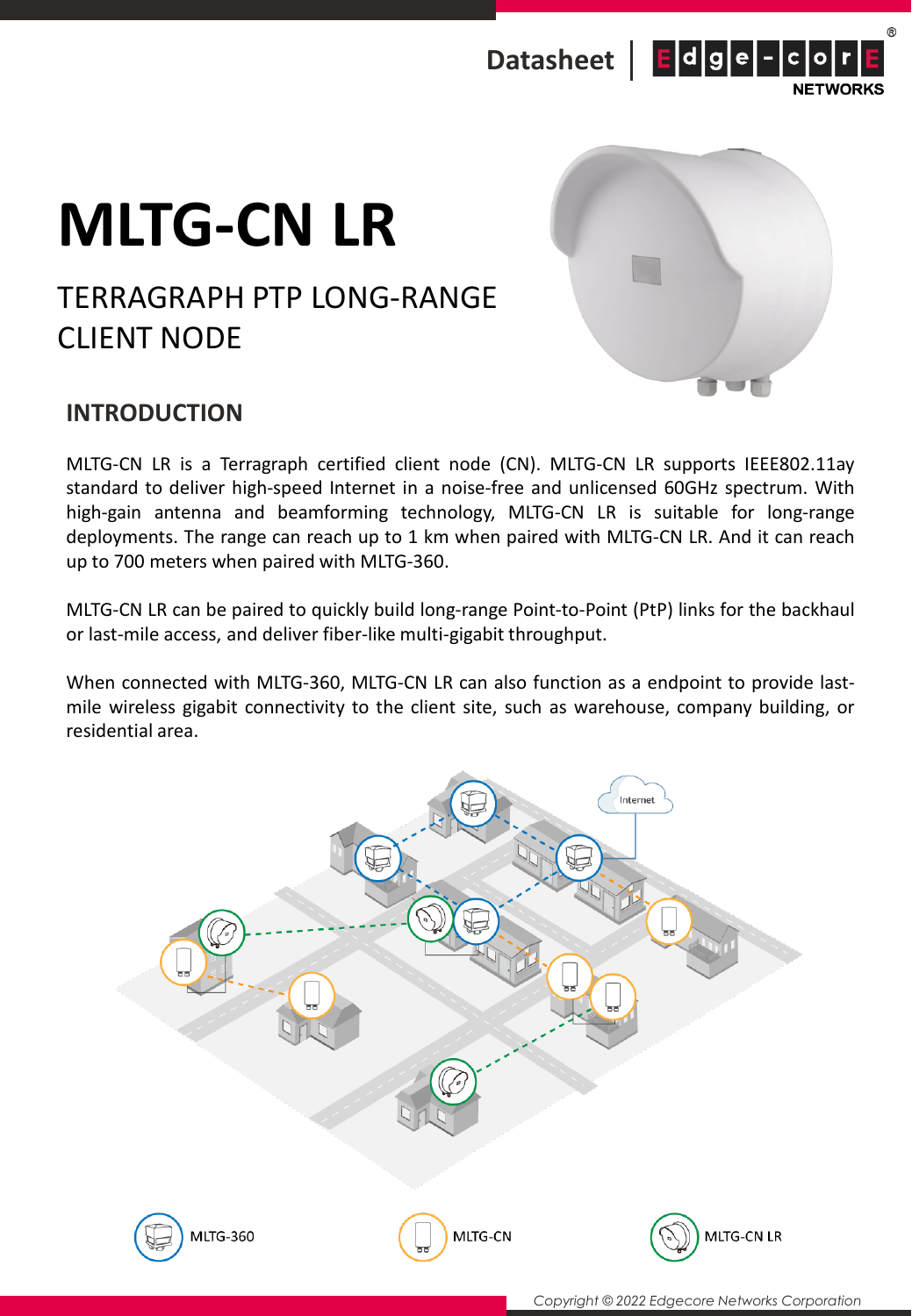#### **APPLICATION**

- Long distance PTP connection
- Fixed Wireless Access
- Fiber-like Gigabit speed to Home, MDU, and Enterprise
- Wi-Fi Hotspot Backhaul

## **SPECIFICATIONS**

- IoT / Surveillance Backhaul
- Small Cell Backhaul
- Security & Smart City Networks
- Wireless Business Services & Municipal networks

 $^{\circledR}$ 

| <b>PHYSICAL</b>                 |                                                                                                                                                                                                                                                                        |
|---------------------------------|------------------------------------------------------------------------------------------------------------------------------------------------------------------------------------------------------------------------------------------------------------------------|
| Power                           | 24~57V passive PoE injector (DC terminal block)<br>$\bullet$                                                                                                                                                                                                           |
| Dimensions (L x W x H)          | 35.5 x 35.5 x 31.5 cm (13.98 x 13.98 x 12.40 in)<br>$\bullet$                                                                                                                                                                                                          |
| Weight                          | 3 kg (6.61 lbs)<br>$\bullet$                                                                                                                                                                                                                                           |
| Interface                       | 1x 2.5G Ethernet Port (PoE IN)<br>٠<br>1x SFP Port<br>1x 60GHz Radio                                                                                                                                                                                                   |
| <b>Environmental Conditions</b> | IP66 Rating<br>٠<br>Operating Temperature: -40°C (-40°F) to 60°C (140°F)<br>٠<br>Storage Temperature: -40°C (-40°F) to 70°C (158°F)<br>٠<br>Operating Humidity: 5% to 95% non-condensing<br>٠<br>Wind Resistance: 210 km/h (sustained wind)/ 265 km/h (wind gust)<br>٠ |
| <b>Power Consumption</b>        | 15.9W max.<br>٠                                                                                                                                                                                                                                                        |
| Antenna                         | Type: Built-in phased array antenna with dish<br>$\bullet$<br>Gain: 40 dBi<br>Scan Range: +/-3°<br>٠<br>Beam Width: 1°<br>٠                                                                                                                                            |
| <b>Mounting</b>                 | Wall/Pole mount (Mounting kit included)<br>$\bullet$                                                                                                                                                                                                                   |
| <b>Certifications</b>           | FCC/IC/CE/VCCI/TELEC<br>$\bullet$                                                                                                                                                                                                                                      |
| <b>RADIO</b>                    |                                                                                                                                                                                                                                                                        |
| <b>Standards</b>                | 802.11ay<br>٠                                                                                                                                                                                                                                                          |
| RF Output Power*1               | Up to 56 dBm <sup>*2</sup><br>$\bullet$                                                                                                                                                                                                                                |
| <b>Frequency Band</b>           | 57-66GHz (channel 1 to channel 4)<br>$\bullet$                                                                                                                                                                                                                         |
| <b>Channel Bandwidth</b>        | 2160MHz<br>4320MHz (available in future software release)                                                                                                                                                                                                              |
| <b>Modulation</b>               | BPSK, QPSK, 16QAM<br>$\bullet$                                                                                                                                                                                                                                         |
| <b>PERFORMANCE</b>              |                                                                                                                                                                                                                                                                        |
| Range <sup>*3</sup>             | When connected to MLTG-CN LR:<br>Up to 1km (0.62 mi) for MCS9<br>When connected to MLTG-360:<br>Up to 700m (0.43 mi) for MCS9<br>When connected to MLTG-CN:<br>$\bullet$<br>• Up to 500m (0.31 mi) for MCS9                                                            |
| <b>Throughput</b>               | 3.6Gbps aggregated                                                                                                                                                                                                                                                     |
|                                 |                                                                                                                                                                                                                                                                        |

\*1: RF output power here stands for EIRP with antenna gain

\*2: Maximum power is limited by local regulatory requirements

\*3: Distance will vary depending on environmental factors